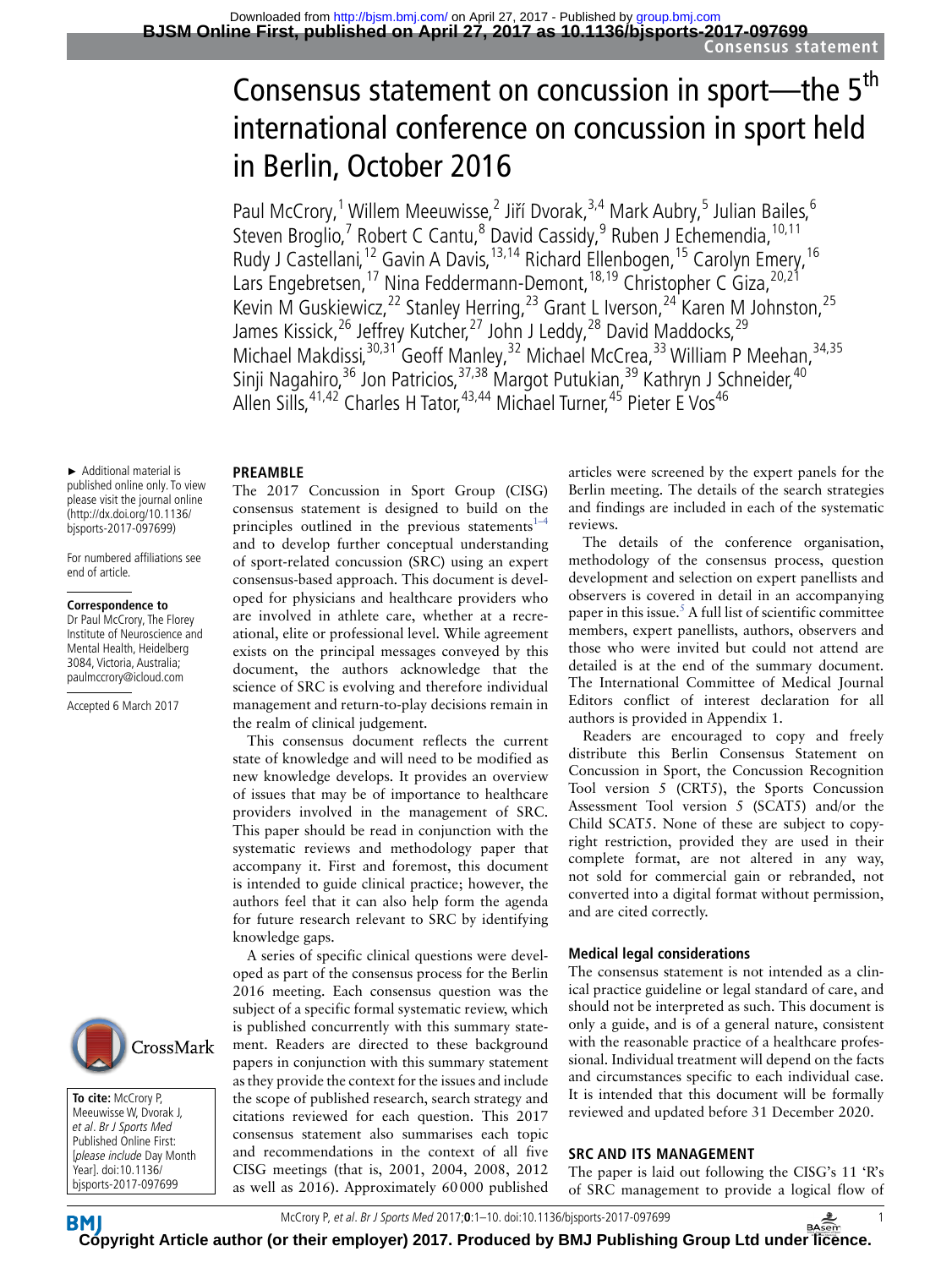clinical concussion management. *The new material recommendations determined at the Berlin 2016 meeting are italicised*, and any background material or unchanged recommendations from previous meetings are in normal text.

The sections are: Recognise; Remove; Re-evaluate; Rest; Rehabilitation; Refer; Recover; Return to sport; Reconsider; Residual effects and sequelae; Risk reduction.

# **Recognise**

#### What is the definition of SRC?

In the broadest clinical sense, SRC is often defined as representing the immediate and transient symptoms of traumatic brain injury (TBI). Such operational definitions, however, do not give any insights into the underlying processes through which the brain is impaired, nor do they distinguish different grades of severity, nor reflect newer insights into the persistence of symptoms and/ or abnormalities on specific investigational modalities. This issue is clouded not only by the lack of data, but also by confusion in definition and terminology. Often the term mild traumatic brain injury (mTBI) is used interchangeably with concussion; however, this term is similarly vague and not based on validated criteria in this context.

One key unresolved issue is whether concussion is part of a TBI spectrum associated with lesser degrees of diffuse structural change than are seen in severe TBI, or whether the concussive injury is the result of reversible physiological changes. The term concussion, while useful, is imprecise, and because disparate author groups define the term differently, comparison between studies is problematic. In spite of these problems, the CISG has provided a consistent definition of SRC since 2000.<sup>[1](#page-8-0)</sup>

The Berlin expert panel modified the previous CISG definition as follows:

*Sport related concussion is a traumatic brain injury induced by biomechanical forces. Several common features that may be utilised in clinically defining the nature of a concussive head injury include:*

- ► *SRC may be caused either by a direct blow to the head, face, neck or elsewhere on the body with an impulsive force transmitted to the head.*
- ► *SRC typically results in the rapid onset of short-lived impairment of neurological function that resolves spontaneously. However, in some cases, signs and symptoms evolve over a number of minutes to hours.*
- ► *SRC may result in neuropathological changes, but the acute clinical signs and symptoms largely reflect a functional disturbance rather than a structural injury and, as such, no abnormality is seen on standard structural neuroimaging studies.*
- ► *SRC results in a range of clinical signs and symptoms that may or may not involve loss of consciousness. Resolution of the clinical and cognitive features typically follows a sequential course. However, in some cases symptoms may be prolonged.*

*The clinical signs and symptoms cannot be explained by drug, alcohol, or medication use, other injuries (such as cervical injuries, peripheral vestibular dysfunction, etc) or other comorbidities (eg, psychological factors or coexisting medical conditions).*

# Do the published biomechanical studies inform us about the definition of SRC?

Many studies have reported head-impact-exposure patterns for specific sports—for example, American football, ice hockey and Australian football. Those studies report head-impact characteristics including frequency, head kinematics, head-impact location, and injury outcome. In these studies, the use of instrumented helmets has provided information on head-impact exposures, although there remains some debate about the accuracy and precision of the head kinematic measurements. To quantify head impacts, studies have used helmet-based systems, mouthguard/headband/skin sensors and videometric studies; however, reported mean peak linear and rotational acceleration values in concussed players vary considerably.

*Although current helmet-based measurement devices may provide useful information for collision sports, these systems do not yet provide data for other (non-collision) sports, limiting the value of this approach. Furthermore, accelerations detected by a sensor or video-based systems do not necessarily reflect the impact to the brain itself, and values identified vary considerably between studies. The use of helmet-based or other sensor systems to clinically diagnose or assess SRC cannot be supported at this time.*

#### Sideline evaluation

It is important to note that SRC is an evolving injury in the acute phase, with rapidly changing clinical signs and symptoms, which may reflect the underlying physiological injury in the brain. SRC is considered to be among the most complex injuries in sports medicine to diagnose, assess and manage. The majority of SRCs occur without loss of consciousness or frank neurological signs. At present, there is no perfect diagnostic test or marker that clinicians can rely on for an immediate diagnosis of SRC in the sporting environment. Because of this evolving process, it is not possible to rule out SRC when an injury event occurs associated with a transient neurological symptom. In all suspected cases of concussion, the individual should be removed from the playing field and assessed by a physician or licensed healthcare provider as discussed below.

Sideline evaluation of cognitive function is an essential component in the assessment of this injury. Brief neuropsychological (NP) test batteries that assess attention and memory function have been shown to be practical and effective. Such tests include the SCAT5, which incorporates the Maddocks' questions<sup>67</sup> and the Standardised Assessment of Concussion (SAC).  $8-10$  It is worth noting that standard orientation questions (eg, time, place, person) are unreliable in the sporting situation when compared with memory assessment.<sup>711</sup> It is recognised, however, that abbreviated testing paradigms are designed for rapid SRC screening on the sidelines and are not meant to replace a comprehensive neurological evaluation; nor should they be used as a standalone tool for the ongoing management of SRC.

A key concept in sideline assessment is the rapid screening for a suspected SRC, rather than the definitive diagnosis of head injury. Players manifesting clear on-field signs of SRC (eg, loss of consciousness, tonic posturing, balance disturbance) should immediately be removed from sporting participation. Players with a suspected SRC following a significant head impact or with symptoms can proceed to sideline screening using appropriate assessment tools—for example, SCAT5. Both groups can then proceed to a more thorough diagnostic evaluation, which should be performed in a distraction-free environment (eg, locker room, medical room) rather than on the sideline.

In cases where the physician may have been concerned about a possible concussion, but after the sideline assessment (including additional information from the athlete, the assessment itself and/or inspection of videotape of the incident) concussion is no longer suspected, then the physician can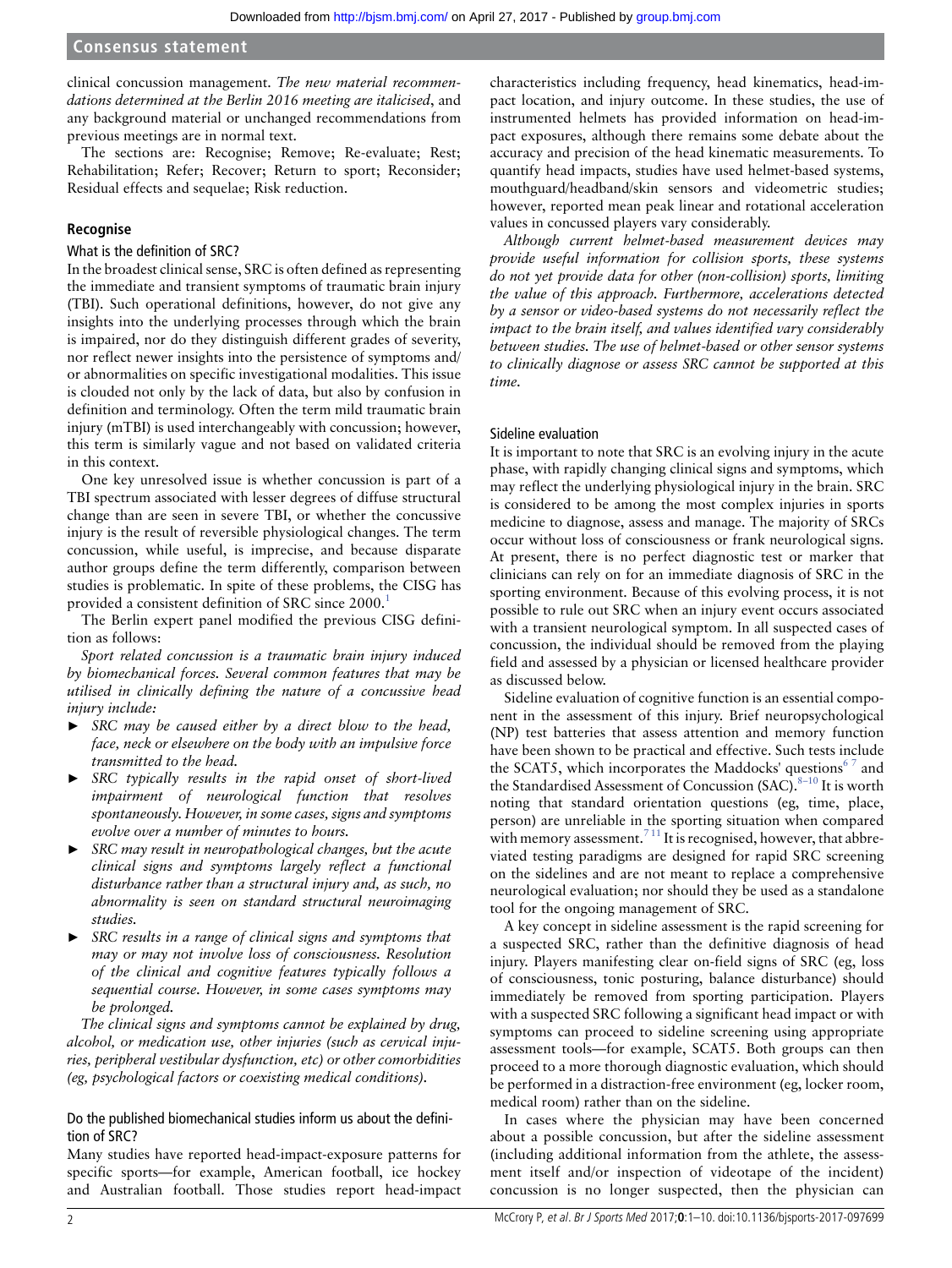<span id="page-2-0"></span>

| Table 1<br>Graduated return-to-sport (RTS) strategy |                             |                                                                                       |                                                                      |  |  |
|-----------------------------------------------------|-----------------------------|---------------------------------------------------------------------------------------|----------------------------------------------------------------------|--|--|
| Stage                                               | Aim                         | Activity                                                                              | Goal of each step                                                    |  |  |
|                                                     | Symptom-limited activity    | Daily activities that do not provoke symptoms                                         | Gradual reintroduction of work/school activities                     |  |  |
| 2                                                   | Light aerobic exercise      | Walking or stationary cycling at slow to medium pace. No resistance training          | Increase heart rate                                                  |  |  |
| 3                                                   | Sport-specific exercise     | Running or skating drills. No head impact activities                                  | Add movement                                                         |  |  |
| $\overline{4}$                                      | Non-contact training drills | Harder training drills, eg, passing drills. May start progressive resistance training | Exercise, coordination and increased thinking                        |  |  |
| 5                                                   | Full contact practice       | Following medical clearance, participate in normal training activities                | Restore confidence and assess functional skills by<br>coaching staff |  |  |
| 6                                                   | Return to sport             | Normal game play                                                                      |                                                                      |  |  |

NOTE: An initial period of 24–48 hours of both relative physical rest and cognitive rest is recommended before beginning the RTS progression.

There should be at least 24 hours (or longer) for each step of the progression. If any symptoms worsen during exercise, the athlete should go back to the previous step.

Resistance training should be added only in the later stages (stage 3 or 4 at the earliest). If symptoms are persistent (eg, more than 10-14 days in adults or more than 1 month in children), the athlete should be referred to a healthcare professional who is an expert in the management of concussion.

determine the disposition and timing of return to play for that athlete.

We acknowledge that many contact sports are played at a fast pace in a disorganised environment, where the view of on-field incidents is often obscured and the symptoms of SRC are diverse, all of which adds to the challenge of the medical assessment of suspected SRC. Furthermore, evolving and delayed-onset symptoms of SRC are well documented and highlight the need to consider follow-up serial evaluation after a suspected SRC regardless of a negative sideline screening test or normal early evaluation.

*The recognition of suspected SRC is therefore best approached using multidimensional testing guided via expert consensus. The SCAT5 currently represents the most well-established and rigorously developed instrument available for sideline assessment. There is published support for using the SCAT and Child SCAT in the evaluation of SRC. The SCAT is useful immediately after injury in differentiating concussed from non-concussed athletes, but its utility appears to decrease significantly 3–5 days after injury. The symptom checklist, however, does demonstrate clinical utility in tracking recovery. Baseline testing may be useful, but is not necessary for interpreting post-injury scores. If used, clinicians must strive to replicate baseline testing conditions. Additional domains that may add to the clinical utility of the SCAT tool include clinical reaction time, gait/balance assessment, video-observable signs and oculomotor screening.*

*The addition of sideline video review offers a promising approach to improving identification and evaluation of significant head-impact events, and a serial SRC evaluation process appears to be important to detect delayed-onset SRC. Other tools show promise as sideline screening tests but require adequately powered diagnostic accuracy studies that enrol a representative sample of athletes with suspected SRC. Collaboration between sporting codes to rationalise multimodal diagnostic sideline protocols may help facilitate more efficient application and monitoring. Current evidence does not support the use of impact sensor systems for real-time SRC screening.*

#### Symptoms and signs of acute SRC

Recognising and evaluating SRC in the adult athlete on the field is a challenging responsibility for the healthcare provider. Performing this task often involves a rapid assessment in the midst of competition with a time constraint and the athlete eager to play. A standardised objective assessment of injury that excludes more serious injury is critical in determining disposition decisions for the athlete. The sideline evaluation is based on recognition of injury, assessment of symptoms, cognitive and cranial nerve function, and balance. Serial assessments are often necessary. Because SRC is often an evolving injury, and signs

and symptoms may be delayed, erring on the side of caution (ie, keeping an athlete out of participation when there is any suspicion of injury) is important.

The diagnosis of acute SRC involves the assessment of a range of domains including clinical symptoms, physical signs, cognitive impairment, neurobehavioral features and sleep/wake disturbance. Furthermore, a detailed concussion history is an important part of the evaluation both in the injured athlete and when conducting a pre-participation examination.

The suspected diagnosis of SRC can include one or more of the following clinical domains:

- a. Symptoms: somatic (eg, headache), cognitive (eg, feeling like in a fog) and/or emotional symptoms (eg, lability)
- b. Physical signs (eg, loss of consciousness, amnesia, neurological deficit)
- c. Balance impairment (eg, gait unsteadiness)
- d. Behavioural changes (eg, irritability)
- e. Cognitive impairment (eg, slowed reaction times)
- f. Sleep/wake disturbance (eg, somnolence, drowsiness)

If symptoms or signs in any one or more of the clinical domains are present, an SRC should be suspected and the appropriate management strategy instituted. It is important to note, however, that these symptoms and signs also happen to be non-specific to concussion, so their presence simply prompts the inclusion of concussion in a differential diagnosis for further evaluation, but the symptom is not itself diagnostic of concussion.

#### **Remove**

When a player shows any symptoms or signs of an SRC:

- a. The player should be evaluated by a physician or other licensed healthcare provider on site using standard emergency management principles, and particular attention should be given to excluding a cervical spine injury.
- b. The appropriate disposition of the player must be determined by the treating healthcare provider in a timely manner. If no healthcare provider is available, the player should be safely removed from practice or play and urgent referral to a physician arranged.
- c. Once the first aid issues are addressed, an assessment of the concussive injury should be made using the SCAT5 or other sideline assessment tools.
- d. The player should not be left alone after the injury, and serial monitoring for deterioration is essential over the initial few hours after injury.
- e. A player with diagnosed SRC should not be allowed to return to play on the day of injury.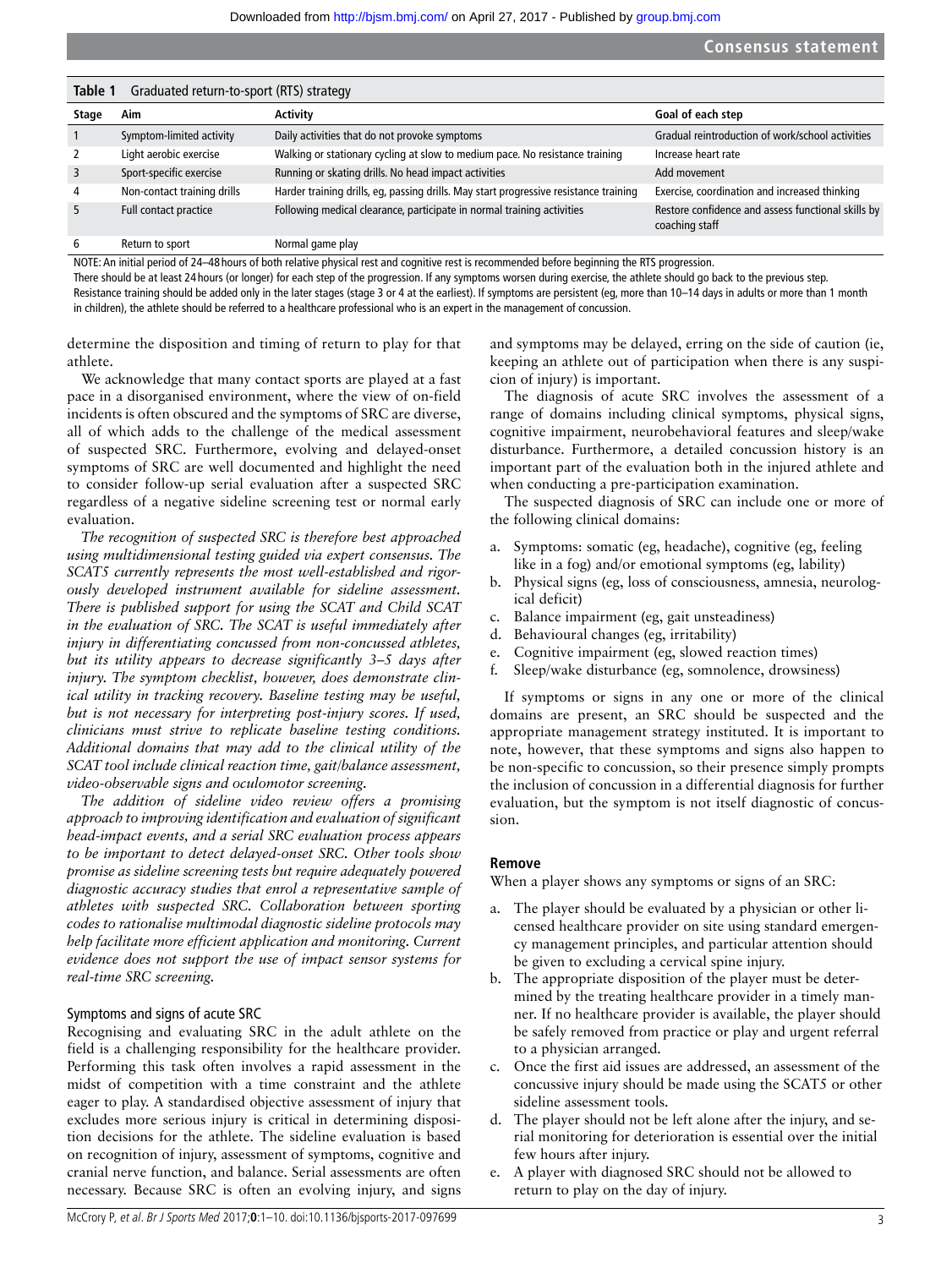<span id="page-3-0"></span>

|       | Table 2 Graduated return-to-school strategy                     |                                                                                                                                                                                         |                                                                   |  |  |
|-------|-----------------------------------------------------------------|-----------------------------------------------------------------------------------------------------------------------------------------------------------------------------------------|-------------------------------------------------------------------|--|--|
| Stage | Aim                                                             | <b>Activity</b>                                                                                                                                                                         | Goal of each step                                                 |  |  |
|       | Daily activities at home that do not give the child<br>symptoms | Typical activities of the child during the day as long as they<br>do not increase symptoms (eq, reading, texting, screen time).<br>Start with 5-15 min at a time and gradually build up | Gradual return to typical activities                              |  |  |
|       | School activities                                               | Homework, reading or other cognitive activities outside of<br>the classroom                                                                                                             | Increase tolerance to cognitive work                              |  |  |
| 3     | Return to school part-time                                      | Gradual introduction of schoolwork. May need to start with<br>a partial school day or with increased breaks during the day                                                              | Increase academic activities                                      |  |  |
| 4     | Return to school full time                                      | Gradually progress school activities until a full day can be<br>tolerated                                                                                                               | Return to full academic activities and catch up on<br>missed work |  |  |

*When a concussion is suspected, the athlete should be removed from the sporting environment and a multimodal assessment should be conducted in a standardised fashion (eg, the SCAT5). Sporting bodies should allow adequate time to conduct this evaluation. For example, completing the SCAT alone typically takes 10min. Adequate facilities should be provided for the appropriate medical assessment both on and off the field for all injured athletes. In some sports, this may require rule changes to allow an appropriate off-field medical assessment to occur without affecting the flow of the game or unduly penalising the injured player's team. The final determination regarding SRC diagnosis and/or fitness to play is a medical decision based on clinical judgement.*

#### **Re-evaluate**

An athlete with SRC may be evaluated in the emergency room or doctor's office as a point of first contact after injury or may have been referred from another care provider. In addition to the points outlined above, the key features of follow-up examination should encompass:

- a. A medical assessment including a comprehensive history and detailed neurological examination including a thorough assessment of mental status, cognitive functioning, sleep/ wake disturbance, ocular function, vestibular function, gait and balance.
- b. Determination of the clinical status of the patient, including whether there has been improvement or deterioration since the time of injury. This may involve seeking additional information from parents, coaches, teammates and eyewitnesses to the injury.
- Determination of the need for emergent neuroimaging to exclude a more severe brain injury (eg, structural abnormality).

#### **Neuropsychological assessment**

Neuropsychological assessment (NP) has been previously described by the CISG as a 'cornerstone' of SRC management. Neuropsychologists are uniquely qualified to interpret NP tests and can play an important role within the context of a multifaceted—multimodal and multidisciplinary approach to managing SRC. SRC management programmes that use NP assessment to assist in clinical decision-making have been instituted in professional sports, colleges and high schools.

The application of NP testing in SRC has clinical value and contributes significant information in SRC evaluation.<sup>12-17</sup> Although in most cases, cognitive recovery largely overlaps with the time course of symptom recovery, cognitive recovery may occasionally precede or lag behind clinical symptom resolution, suggesting that the assessment of cognitive function should be an important component in the overall assessment of SRC

and, in particular, any return-to-play protocol.<sup>18 19</sup> It must be emphasised, however, that NP assessment should not be the sole basis of management decisions. Rather, it provides an aid to the clinical decision-making process in conjunction with a range of assessments of different clinical domains and investigational results.

It is recommended that all athletes should have a clinical neurological assessment (including evaluation of mental status/ cognition, oculomotor function, gross sensorimotor, coordination, gait, vestibular function and balance) as part of their overall management. This will normally be performed by the treating physician, often in conjunction with computerised NP screening tools.

Brief computerised cognitive evaluation tools are a commonly utilised component of these assessments worldwide given the logistical limitation in accessing trained neuropsychologists. However, it should be noted that these are not substitutes for complete NP assessment.

Baseline or pre-season NP testing was considered by the panel and was not felt to be required as a mandatory aspect of every assessment; however, it may be helpful or add useful information to the overall interpretation of these tests. It also provides an additional educative opportunity for the healthcare provider to discuss the significance of this injury with the athlete.

Post-injury NP testing is not required for all athletes. However, when this is considered necessary, the assessment should optimally be performed by a trained and accredited neuropsychologist. Although neuropsychologists are in the best position to interpret NP tests by virtue of their background and training, the ultimate return-to-play decision should remain a medical one in which a multidisciplinary approach, when possible, has been taken. In the absence of NP and other testing, a more conservative return-to-play approach may be appropriate.

Post-injury NP testing may be used to assist return-to-play decisions and is typically performed when an athlete is clinically asymptomatic. However, NP assessment may add important information in the early stages after injury.<sup>20 21</sup> There may be particular situations where testing is performed early to assist in determining aspects of management—for example, return to school in a paediatric athlete. This will normally be best determined in consultation with a trained neuropsychologist. $^{22}$ 

#### Concussion investigations

Over the past decade, we have observed major progress in clinical methods for evaluation of SRC and in determining the natural history of clinical recovery after injury. Critical questions remain, however, about the acute neurobiological effects of SRC on brain structure and function, and the eventual time course of physiological recovery after injury. Studies using advanced neuroimaging techniques have demonstrated that SRC is associated with changes in brain structure and function, which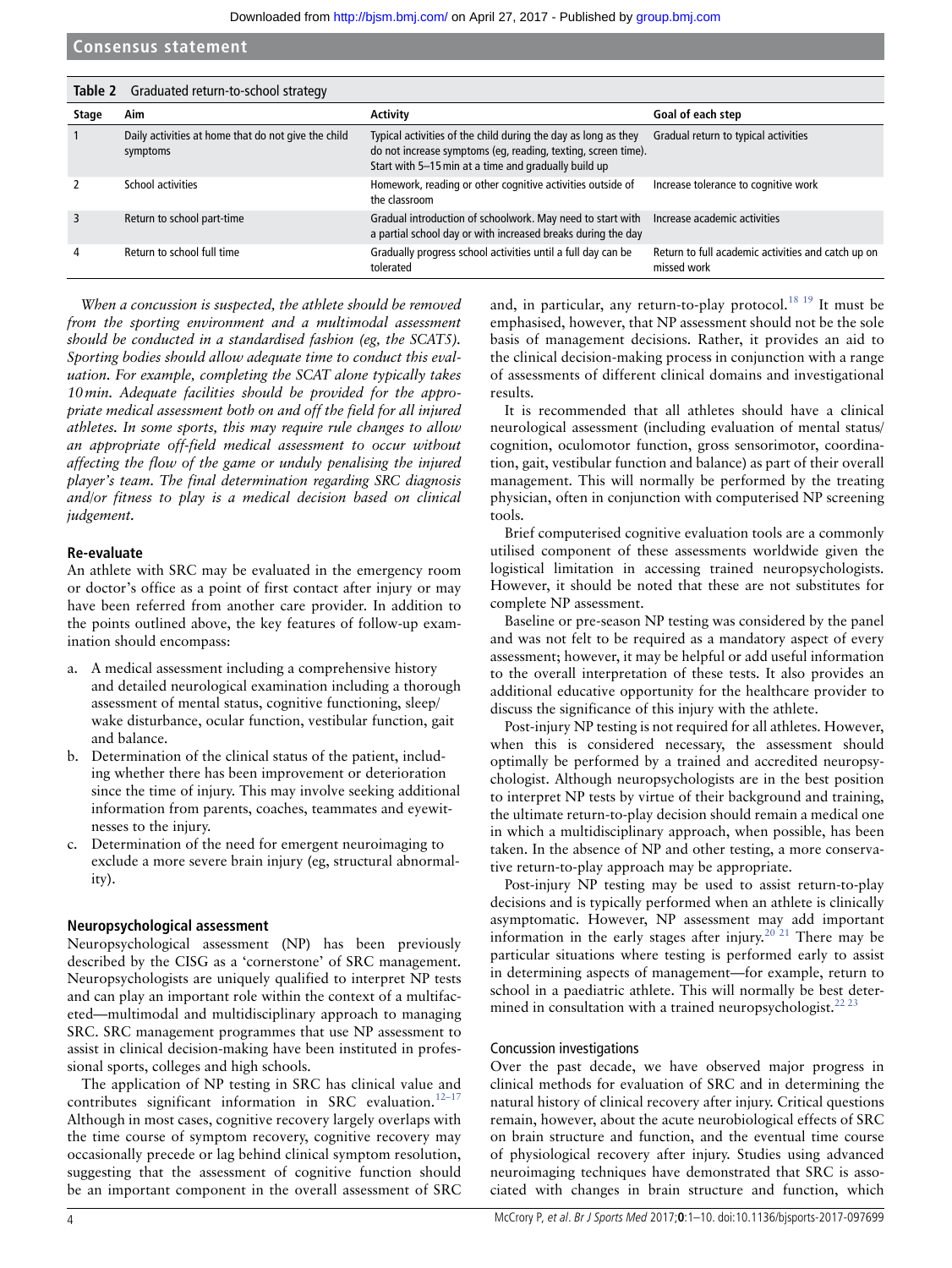correlate with post-concussive symptoms and performance in neurocognitive testing during the acute post-injury phase.

The assessment of novel and selective fluid (eg, blood, saliva and cerebrospinal fluid) biomarkers and genetic testing for TBI has rapidly expanded in parallel with imaging advances, but this currently has limited application to the clinical management of SRC. Extending from the broader TBI literature, there is also increasing interest in the role of genetics in predicting risk of (i) initial injury, (ii) prolonged recovery and long-term neurological health problems associated with SRC, and (iii) repetitive head-impact exposure in athletes.

Clinically, there is a need for diagnostic biomarkers as a more objective means to assess the presence/severity of SRC in athletes. Beyond the potential diagnostic utility, there is also keen interest in the development of prognostic biomarkers of recovery after SRC. Imaging and fluid biomarkers that reliably reflect the extent of neuronal, axonal and glial damage and/or microscopic pathology could conceivably diagnose and predict clinical recovery outcome and/or determine risk of potential cumulative impairments after SRC.

*Advanced neuroimaging, fluid biomarkers and genetic testing are important research tools, but require further validation to determine their ultimate clinical utility in evaluation of SRC.*

#### **Rest**

Most consensus and agreement statements for managing SRC recommend that athletes rest until they become symptom-free. Accordingly, prescribed rest is one of the most widely used interventions in this population. The basis for recommending physical and cognitive rest is that rest may ease discomfort during the acute recovery period by mitigating post-concussion symptoms and/or that rest may promote recovery by minimising brain energy demands following concussion.

*There is currently insufficient evidence that prescribing complete rest achieves these objectives. After a brief period of rest during the acute phase (24–48hours) after injury, patients can be encouraged to become gradually and progressively more active while staying below their cognitive and physical symptom-exacerbation thresholds (ie, activity level should not bring on or worsen their symptoms). It is reasonable for athletes to avoid vigorous exertion while they are recovering. The exact amount and duration of rest is not yet well defined in the literature and requires further study.*

#### **Rehabilitation**

This summary statement regarding the potential for concussion rehabilitation must be read in conjunction with the systematic review paper, which details the background, search strategy, citations and reasoning for this statement. As 'Rehabilitation' did not exist as a separate section in the previous Consensus Statements, this section is all in italics.

*SRCs can result in diverse symptoms and problems, and can be associated with concurrent injury to the cervical spine and peripheral vestibular system. The literature has not evaluated early interventions, as most individuals recover in 10–14 days. A variety of treatments may be required for ongoing or persistent symptoms and impairments following injury. The data support interventions including psychological, cervical and vestibular rehabilitation.*

*In addition, closely monitored active rehabilitation programmes involving controlled sub-symptom-threshold, submaximal exercise have been shown to be safe and may be of benefit in facilitating recovery. A collaborative approach to treatment,* 

*including controlled cognitive stress, pharmacological treatment, and school accommodations, may be beneficial.*

*Further research evaluating rest and active treatments should be performed using high-quality designs that account for potential confounding factors, and have matched controls and effect modifiers to best inform clinical practice and facilitate recovery after SRC.*

#### **Refer**

# Persistent symptoms

*A standard definition for persistent post-concussive symptoms is needed to ensure consistency in clinical management and research outcomes. The Berlin expert consensus is that use of the term 'persistent symptoms' following SRC should reflect failure of normal clinical recovery—that is, symptoms that persist beyond expected time frames (ie, >10–14 days in adults and >4 weeks in children).*

*'Persistent symptoms' does not reflect a single pathophysiological entity, but describes a constellation of non-specific post-traumatic symptoms that may be linked to coexisting and/ or confounding factors, which do not necessarily reflect ongoing physiological injury to the brain. A detailed multimodal clinical assessment is required to identify specific primary and secondary pathologies that may be contributing to persisting post-traumatic symptoms. At a minimum, the assessment should include a comprehensive history, focused physical examination, and special tests where indicated (eg, graded aerobic exercise test). Currently, while there is insufficient evidence for investigations, such as EEG, advanced neuroimaging techniques, genetic testing and biomarkers, to recommend a role in the clinical setting, their use in the research setting is encouraged.*

*Treatment should be individualised and target-specific medical, physical and psychosocial factors identified on assessment. There is preliminary evidence supporting the use of:*

- a. *an individualised symptom-limited aerobic exercise programme in patients with persistent post-concussive symptoms associated with autonomic instability or physical deconditioning, and*
- b. *a targeted physical therapy programme in patients with cervical spine or vestibular dysfunction, and*
- c. *a collaborative approach including cognitive behavioural therapy to deal with any persistent mood or behavioural issues.*

*Currently, there is limited evidence to support the use of pharmacotherapy. If pharmacotherapy is used, then an important consideration in return to sport is that concussed athletes should not only be free from concussion-related symptoms, but also should not be taking any pharmacological agents/medications that may mask or modify the symptoms of SRC. Where pharmacological therapy may be begun during the management of an SRC, the decision to return to play while still on such medication must be considered carefully by the treating clinician.*

*Overall, these are difficult cases that should be managed in a multidisciplinary collaborative setting, by healthcare providers with experience in SRC.*

#### **Recovery**

There is tremendous interest in identifying factors that might influence or modify outcome from SRC. Clinical recovery is defined functionally as a return to normal activities, including school, work and sport, after injury. Operationally, it encompasses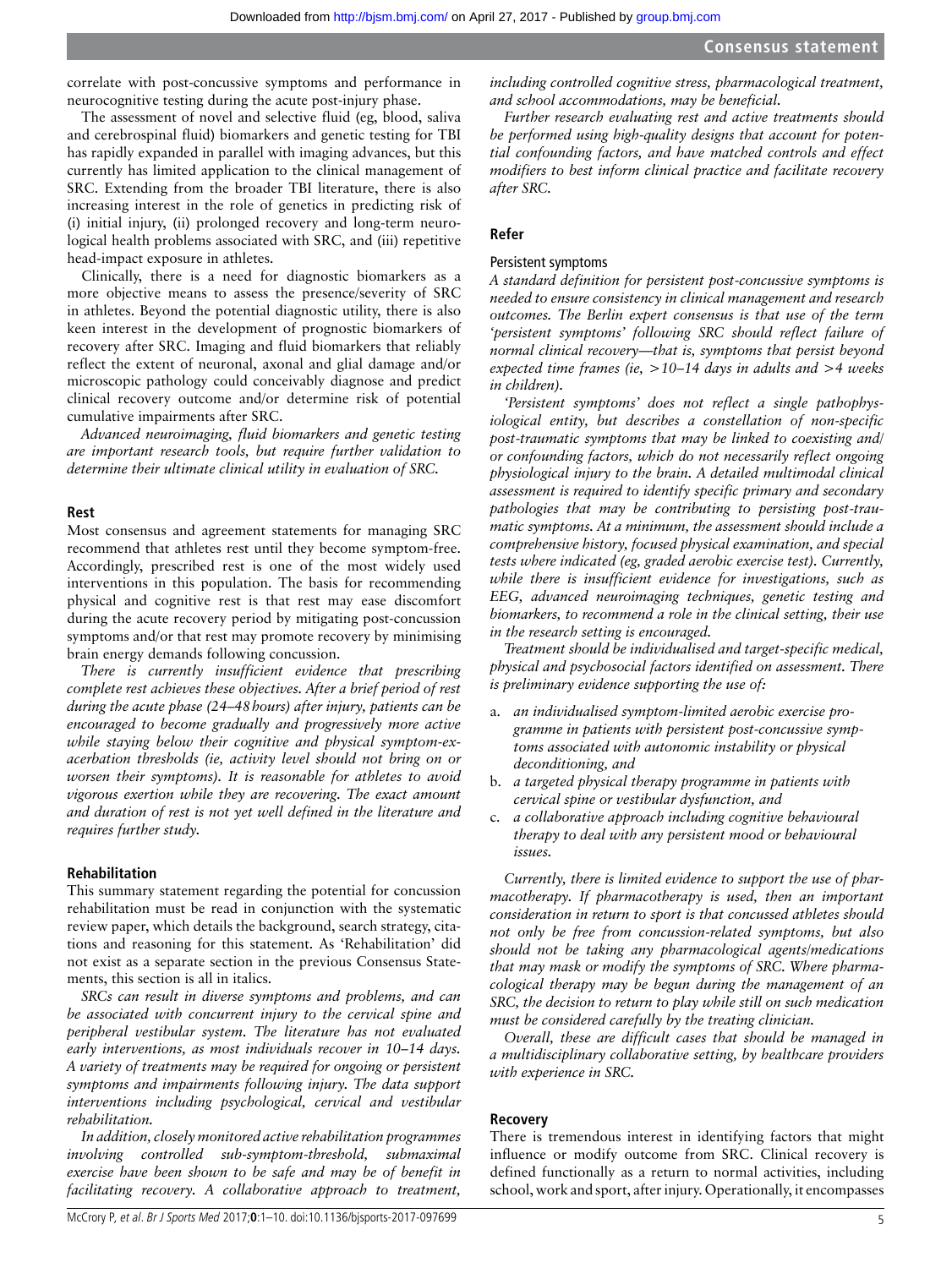a resolution of post-concussion-related symptoms and a return to clinically normal balance and cognitive functioning.

It is well established that SRCs can have large adverse effects on cognitive functioning and balance in the first 24–72hours after injury. Injured athletes report diverse physical, cognitive and emotional symptoms during the initial days after injury, and a greater number and severity of symptoms after an SRC predict a slower recovery in some studies.

For most injured athletes, cognitive deficits, balance and symptoms improve rapidly during the first 2 weeks after injury. Many past studies, particularly those published before 2005, concluded that most athletes recover from SRC and return to sport within 10 days. This is generally true, but that conclusion should be tempered by the fact that many studies reported group-level findings only, not clinical outcomes from individual athletes, and group statistical analyses can obscure subgroup results and individual differences. There is also historical evidence that some athletes returned to play while still symptomatic, well before they were clinically recovered. Moreover, during the past 10 years, there has been a steadily accumulating literature that a sizeable minority of youth, high-school and collegiate athletes take much longer than 10 days to clinically recover and return to sport.

Some authors have suggested that the longer recovery times reported in more recent studies partially reflects changes in the medical management of SRC, with adoption of the gradual return-to-play recommendations from the CISG statements. This seems likely because these return-to-play recommendations include no same-day return to play and a sequential progression through a series of steps before medical clearance for return to sport. Longer recovery times reported by some studies are also significantly influenced by ascertainment bias—that is, studies that rely, or report data, on clinical samples have a major selection bias and will report longer recovery times than those reported from truly incident cohort studies that provide a more accurate estimate of recovery time.

At present, it is reasonable to conclude that the large majority of injured athletes recover, *from a clinical perspective*, within the first month of injury. Neurobiological recovery might extend beyond clinical recovery in some athletes. Clinicians know that some student athletes report persistent symptoms for many months after injury, that there can be multiple causes for those symptoms, and that those individuals are more likely to be included in studies conducted at specialty clinics. There is a growing body of literature indicating that psychological factors play a significant role in symptom recovery and contribute to risk of persistent symptoms in some cases.

Researchers have investigated whether pre-injury individual differences, initial injury severity indicators, acute clinical effects, or subacute clinical effects or comorbidities influence outcome after SRC. Numerous studies have examined whether genetics, sex differences, younger age, neurodevelopmental factors such as attention deficit hyperactivity disorder or learning disability, personal or family history of migraine, or a personal or family history of mental health problems are predictors or effect modifiers of clinical recovery from SRC. Having a past SRC is a risk factor for having a future SRC, and having multiple past SRCs is associated with having more physical, cognitive and emotional symptoms before participation in a sporting season. Therefore, it is not surprising that researchers have studied whether having prior SRCs is associated with slower recovery from an athlete's next SRC. There have been inconsistent findings regarding whether specific *injury severity characteristics*, such as loss of consciousness, retrograde amnesia, or post-traumatic amnesia,

are associated with greater acute effects or prolonged recovery. Numerous *post-injury clinical factors*, such as the initial severity of cognitive deficits, the development of post-traumatic headaches or migraines, experiencing dizziness, difficulties with oculomotor functioning, and experiencing symptoms of depression have all been associated with worse outcomes in some studies.

*The strongest and most consistent predictor of slower recovery from SRC is the severity of a person's initial symptoms in the first day, or initial few days, after injury. Conversely, and importantly, having a low level of symptoms in the first day after injury is a favourable prognostic indicator. The development of subacute problems with migraine headaches or depression are likely risk factors for persistent symptoms lasting more than a month. Children, adolescents and young adults with a pre-injury history of mental health problems or migraine headaches appear to be at somewhat greater risk of having symptoms for more than 1 month. Those with attention deficit hyperactivity disorder or learning disabilities might require more careful planning and intervention regarding returning to school, but they do not appear to be at substantially greater risk of persistent symptoms beyond a month. Very little research to date has been carried out on children under the age of 13. There is some evidence that the teenage years, particularly the high-school years, might be the most vulnerable time period for having persistent symptoms with greater risk for girls than boys.*

#### Establishing time of recovery for SRC

*Establishing the time of recovery after an SRC is a difficult task for healthcare providers. These determinations have been limited by lack of a gold standard as well as subjective symptom scores and imperfect clinical and NP testing. In addition, patients frequently experience more persistent symptoms, including, but not limited to, chronic migraines, anxiety, post-traumatic stress disorder (PTSD), attention problems and sleep dysfunction. Clinicians must determine whether these are premorbid maladies, downstream effects of SRC, or unrelated challenges while being mindful of the potential for repeat injuries when returning patients to sport too early. Providers are often left in a quandary with limited data to make decisions. Moreover, recent literature suggests that the physiological time of recovery may outlast the time for clinical recovery. The consequence of this is as yet unknown, but one possibility is that athletes may be exposed to additional risk by returning to play while there is ongoing brain dysfunction.*

*In a research context, modalities that measure physiological change after SRC can be categorised into the following:*

- ► *functional MRI (fMRI)*
- ► *diffusion tensor imaging (DTI)*
- ► *magnetic resonance spectroscopy (MRS)*
- ► *cerebral blood flow (CBF)*
- ► *electrophysiology*
- ► *heart rate*
- ► *measure of exercise performance*
- ► *fluid biomarkers*
- ► *transcranial magnetic stimulation (TMS).*

*Owing to differences in modalities, time course, study design and outcomes, it is not possible to define a single 'physiological time window' for SRC recovery. Multiple studies suggest that physiological dysfunction may outlast current clinical measures of recovery, supporting a 'buffer zone' of gradually increasing activity before full contact risk. Future studies need to use generalisable populations, longitudinal designs following*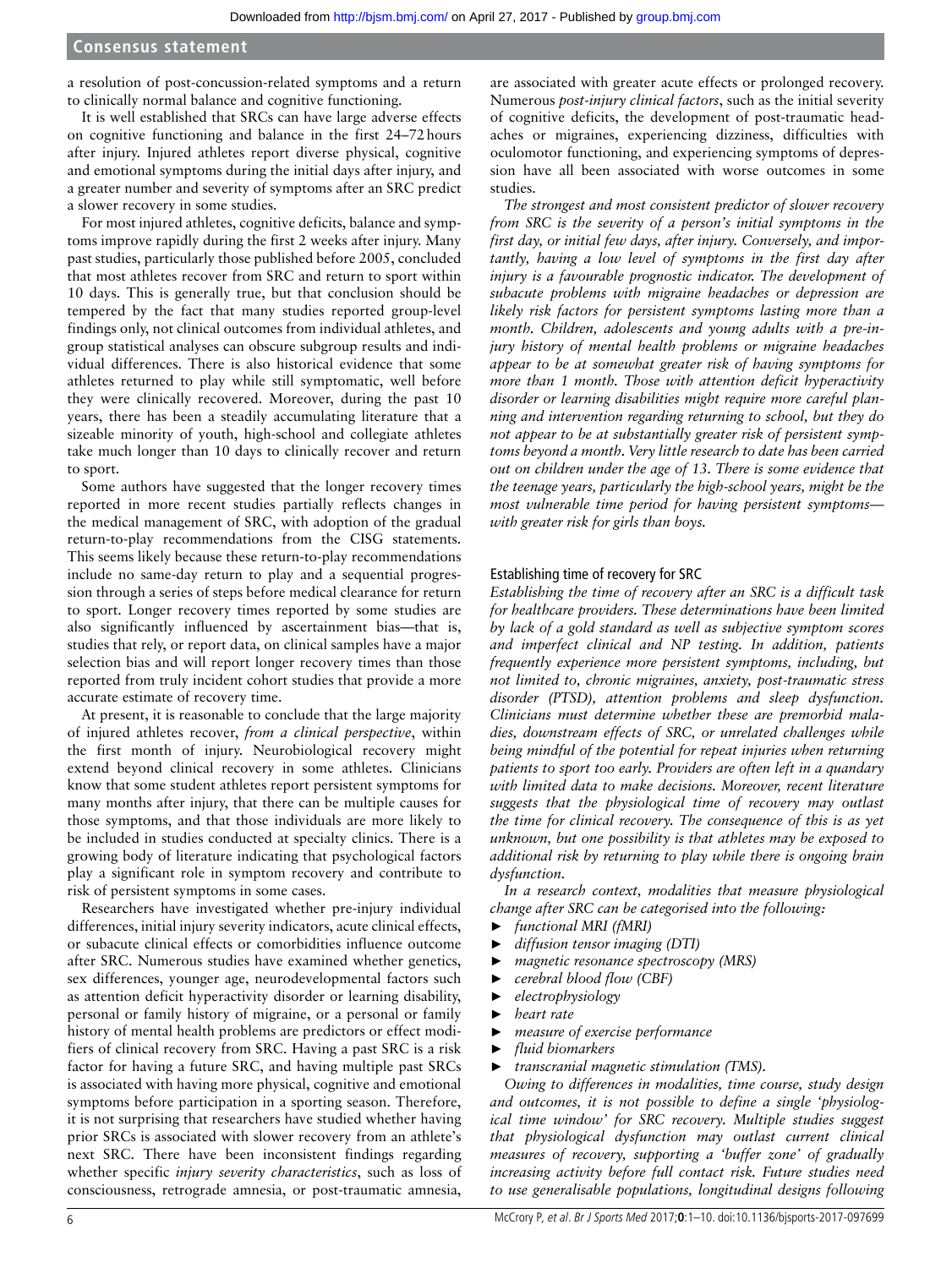*to physiological and clinical recovery, and careful correlation of neurobiological modalities with clinical measures. At this stage, these modalities, while useful as research tools, are not ready for clinical management.*

#### **Return to sport**

#### Graduated return to sport

The process of recovery and then return to sport participation after an SRC follows a graduated stepwise rehabilitation strategy, an example of which is outlined in [table](#page-2-0) 1. This table has been modified from previous versions to improve clarity.

After a brief period of initial rest (24–48hours), symptom-limited activity can be begun while staying below a cognitive and physical exacerbation threshold (stage 1). Once concussion-related symptoms have resolved, the athlete should continue to proceed to the next level if he/she meets all the criteria (eg, activity, heart rate, duration of exercise, etc) without a recurrence of concussion-related symptoms. Generally, each step should take 24hours, so that athletes would take a minimum of 1 week to proceed through the full rehabilitation protocol once they are asymptomatic at rest. However, the time frame for RTS may vary with player age, history, level of sport, etc, and management must be individualised.

In athletes who experience prolonged symptoms and resultant inactivity, each step may take longer than 24hours simply because of limitations in physical conditioning and recovery strategies outlined above. This specific issue of the role of symptom-limited exercise prescription in the setting of prolonged recovery is discussed in an accompanying systematic review.<sup>[24](#page-8-9)</sup> If any concussion-related symptoms occur during the stepwise approach, the athlete should drop back to the previous asymptomatic level and attempt to progress again after being free of concussion-related symptoms for a further 24hour period at the lower level.

#### **Reconsider**

The CISG also considered whether special populations should be managed differently and made recommendations for elite and young athletes.

#### Elite and non-elite athletes

All athletes, regardless of level of participation, should be managed using the same management principles noted above.

#### The child and adolescent athlete

*The management of SRC in children requires special paradigms suitable for the developing child. The paucity of studies that are specific to children, especially younger children, needs to be addressed as a priority, with the expectation that future CISG consensus meetings will have sufficient studies to review that are age-specific, of high quality, and with a low risk of bias.*

*We recommend that child and adolescent guidelines refer to individuals 18 years or less. Child-specific paradigms for SRC should apply to children aged 5–12 years, and adolescent-specific paradigms should apply to those aged 13–18 years. The literature does not adequately address the question of age groups in which children with SRC should be managed differently from adults. No studies have addressed whether SRC signs and symptoms differ from adults. The expected duration of symptoms in children with SRC is up to 4 weeks, and further research is required to identify predictors of prolonged recovery. It is recommended that age-specific validated symptom-rating scales be used in SRC assessment, and further research is required to establish the role and utility* 

*of computerised NP testing in this age group. Similar to adults, a brief period of physical and cognitive rest is advised after SRC followed by symptom-limited resumption of activity.*

*Schools are encouraged to have an SRC policy that includes education on SRC prevention and management for teachers, staff, students and parents, and should offer appropriate academic accommodation and support to students recovering from SRC. Students should have regular medical follow-up after an SRC to monitor recovery and help with return to school, and students may require temporary absence from school after injury.*

*Children and adolescents should not return to sport until they have successfully returned to school. However, early introduction of symptom-limited physical activity is appropriate.*

An example of the return-to-school progression is in [table](#page-3-0) 2.

#### **Residual effects and sequelae**

This summary statement regarding the potential for longterm sequelae following recurrent head trauma must be read in conjunction with the systematic review paper, which details the background, search strategy, citations and reasoning for this statement.<sup>[25](#page-9-0)</sup>

*The literature on neurobehavioral sequelae and long-term consequences of exposure to recurrent head trauma is inconsistent. Clinicians need to be mindful of the potential for long-term problems such as cognitive impairment, depression, etc in the management of all athletes. However, there is much more to learn about the potential cause-and-effect relationships of repetitive head-impact exposure and concussions. The potential for developing chronic traumatic encephalopathy (CTE) must be a consideration, as this condition appears to represent a distinct tauopathy with an unknown incidence in athletic populations. A cause-and-effect relationship has not yet been demonstrated between CTE and SRCs or exposure to contact sports. As such, the notion that repeated concussion or subconcussive impacts cause CTE remains unknown.*

*The new US National Institutes of Neurological Disease and Stroke (NINDS) and National Institute of Biomedical Imaging and Bioengineering (NIBIB) consensus criteria provide a standardised approach for describing the neuropathology of CTE. More research on CTE is needed to better understand the incidence and prevalence, the extent to which the NP findings cause specific clinical symptoms, the extent to which the neuropathology is progressive, the clinical diagnostic criteria, and other risk or protective factors. Ideally, well-designed case–control or cohort studies can begin to answer these important questions.*

#### **Risk reduction**

#### Role of pre-participation SRC evaluation

Acknowledging the importance of an SRC history, and appreciating the fact that many athletes will not recognise all the SRCs they may have suffered in the past, a detailed SRC history is of value. $26-29$  Such a history may identify athletes who fit into a high-risk category and provides an opportunity for the healthcare provider to educate the athlete as to the significance of concussive injury.

A structured SRC history should include specific questions as to previous symptoms of an SRC and length of recovery, not just the perceived number of past SRCs. Note that dependence on the recall of concussive injuries by teammates or coaches is unreliable.<sup>26</sup> The clinical history should also include information about all previous head, face or cervical spine injuries, as these may also have clinical relevance. In the setting of maxillofacial and cervical spine injuries, coexistent concussive injuries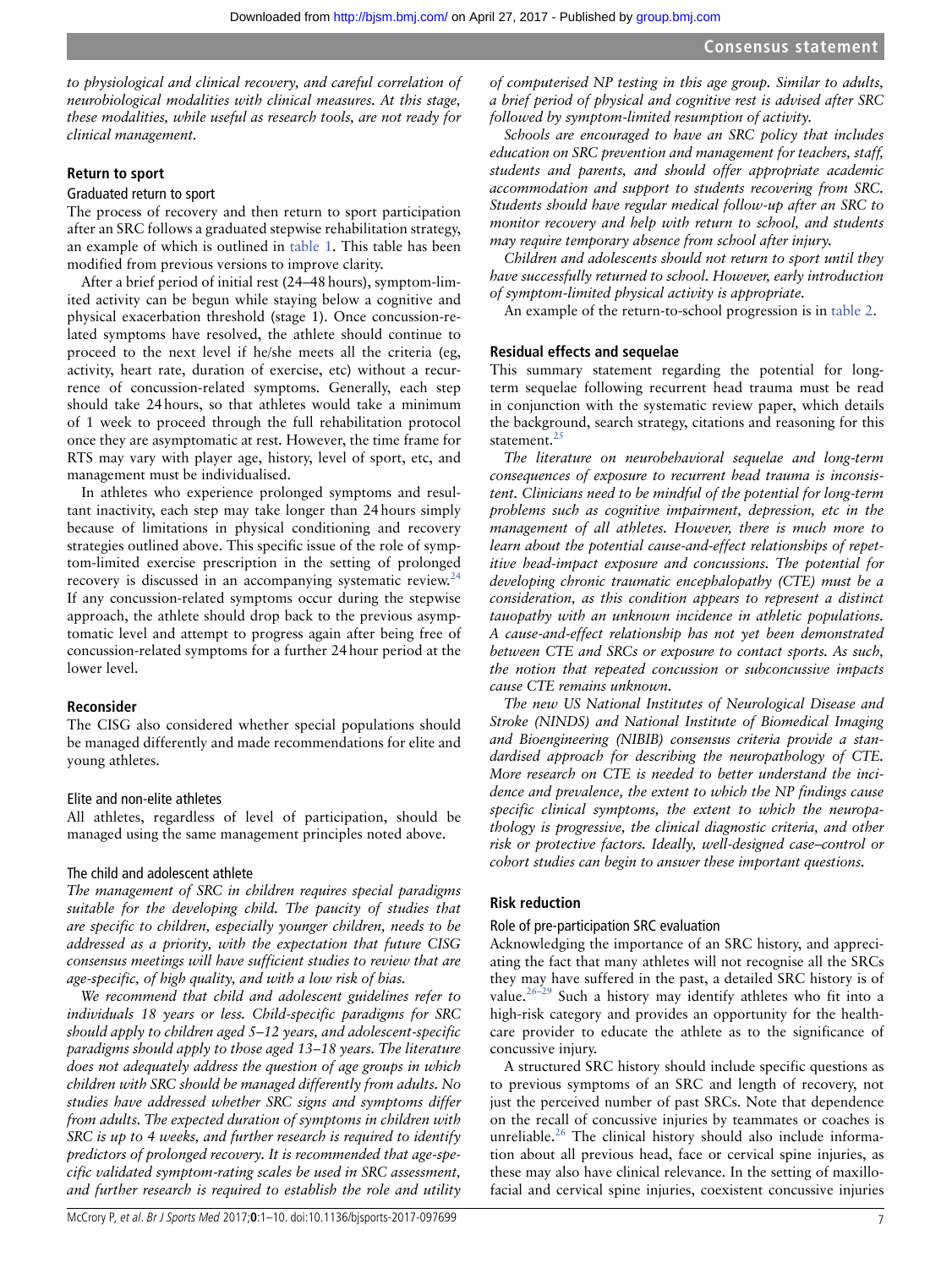may be missed unless specifically assessed. Questions pertaining to disproportionate impact versus symptom-severity matching may alert the clinician to a progressively increasing vulnerability to injury. As part of the clinical history, the health practitioner should seek details regarding protective equipment used at the time of injury for both recent and remote injuries.

There is an additional and often unrecognised benefit of the pre-participation physical examination insofar as the evaluation provides an educative opportunity with the player concerned, as well as consideration of modification of playing behaviour if required.

#### Prevention

*While it is impossible to eliminate all concussion in sport, concussion-prevention strategies can reduce the number and severity of concussions in many sports. Until the past decade, there has been a relative paucity of scientifically rigorous evaluation studies examining the effectiveness of concussion-prevention strategies in sport.*

*The evidence examining the protective effect of helmets in reducing the risk of SRC is limited in many sports because of the nature of mandatory helmet regulations. There is sufficient evidence in terms of reduction of overall head injury in skiing/ snowboarding to support strong recommendations and policy to mandate helmet use in skiing/snowboarding. The evidence for mouthguard use in preventing SRC is mixed, but meta-analysis suggests a non-significant trend towards a protective effect in collision sports, and rigorous case–control designs are required to further evaluate this finding.*

*The strongest and most consistent evidence evaluating policy is related to body checking in youth ice hockey (ie, disallowing body checking under age 13), which demonstrates a consistent protective effect in reducing the risk of SRC. This evidence has informed policy change in older age groups in non-elite levels, which requires further investigation.*

*There is minimal evidence to support individual injury-prevention strategies addressing intrinsic risk factors for SRC in sport. However, there is some promise that vision training in collegiate American football players may reduce SRC. Limiting contact in youth football practices has demonstrated some promising results in reducing the frequency of head contact, but there is no evidence to support the translation of these findings to a reduction in SRC. Evaluation of fair play rules in youth ice hockey, tackle training without helmets and shoulder pads in youth American football, and tackle technique training in professional rugby do not lead to a reduction in SRC risk. A recommendation for stricter rule enforcement of red cards for high elbows in heading duels in professional soccer is based on evidence supporting a reduced risk of head contacts and concussion with such enforcement.*

*Despite a myriad of studies examining SRC-prevention interventions across several sports, some findings remain inconclusive because of conflicting evidence, lack of rigorous study design, and inherent study biases. A clear understanding of potentially modifiable risk factors is required to design, implement and evaluate appropriate prevention interventions to reduce the risk of SRC. In addition, risk factors should be considered as potential confounders or effect modifiers in any evaluation. Biomechanical research (eg, video-analysis) to better understand injury risk behaviour and mechanisms of injury associated with rules will better inform practice and policy decisions. In addition, psychological and sociocultural factors in sport play a significant role in the uptake of any injury-prevention strategy and require consideration.*

#### Knowledge translation

The value of knowledge translation (KT) as part of SRC education is increasingly becoming recognised. Target audiences benefit from specific learning strategies. SRC tools exist, but their effectiveness and impact require further evaluation. The media is valuable in drawing attention to SRC, but efforts need to ensure that the public is aware of the right information, including uncertainties about long-term risks of adverse outcomes. Social media is becoming more prominent as an SRC education tool. Implementation of KT models is one approach organisations can use to assess knowledge gaps, identify, develop and evaluate education strategies, and use the outcomes to facilitate decision-making. Implementing KT strategies requires a defined plan. Identifying the needs, learning styles and preferred learning strategies of target audiences, coupled with evaluation, should be a piece of the overall SRC education puzzle to have an impact on enhancing knowledge and awareness.

As the ability to treat or reduce the effects of concussive injury after the event is an evolving science, education of athletes, colleagues and the general public is a mainstay of progress in this field. Athletes, referees, administrators, parents, coaches and healthcare providers must be educated regarding the detection of SRC, its clinical features, assessment techniques and principles of safe return to play. Methods to improve education, including web-based resources, educational videos and international outreach programmes, are important in delivering the message. Fair play and respect for opponents are ethical values that should be encouraged in all sports and sporting associations. Similarly, coaches, parents and managers play an important part in ensuring these values are implemented on the field of play. $30-43$ 

In addition, the support and endorsement of sporting bodies such as the International Ice Hockey Federation, Fédération Internationale de Football Association (FIFA) and the International Olympic Committee who initiated this endeavour, as well as organisations that have subsequently supported the CISG meetings, including World Rugby, the International Equestrian Federation and the International Paralympic Committee, should be commended.

#### **CONCLUSION**

Since the 1970s, clinicians and scientists have begun to distinguish SRC from other causes of concussion and mTBI, such as motor vehicle crashes. While this seems like an arbitrary separation from other forms of TBI, which account for 80% of such injuries,  $44.45$  it is largely driven by sporting bodies that see the need to have clear and practical guidelines to determine recovery and safe return to play for athletes with an SRC.

In addition, sports participation provides unique opportunities to study SRC and mTBI, given the detailed SRC phenotype data that are typically available in many sports.<sup>[46](#page-9-4)</sup> Having said that, it is critical to understand that the lessons derived from non-sporting mTBI research informs the understanding of SRC (and vice versa), and this arbitrary separation of sporting versus non-sporting TBI should not be viewed as a dichotomous or exclusive view of TBI. One of the standout features of the Berlin CISG meeting was the engagement by experts from the TBI, dementia, imaging and biomarker world in the process and as coauthors of the systematic reviews, which are published in issue 10 of the *British Journal of Sports Medicine* (Volume 51, 2017).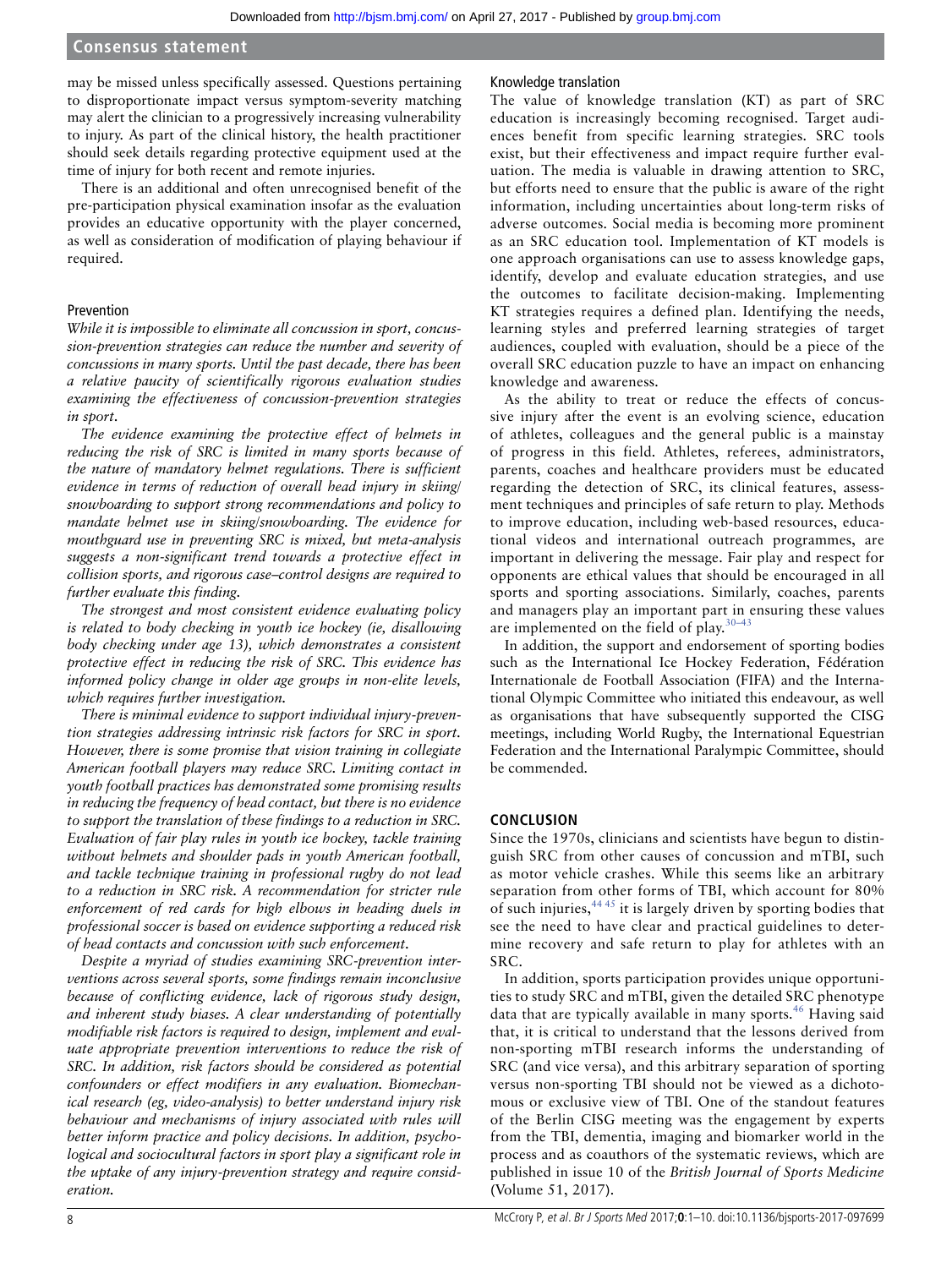This consensus document reflects the current state of knowledge and will need to be modified according to the development of new knowledge. It should be read in conjunction with the systematic reviews and methodology papers that accompany this document (*British Journal of Sports Medicine*, issues 9 and 10, 2017). This document is first and foremost intended to inform clinical practice; however, it must be remembered that, while agreement exists on the principal messages conveyed by this document, the authors acknowledge that the science of concussion is incomplete and therefore management and return-to-play decisions lie largely in the realm of clinical judgement on an individualised basis.

#### **Author affiliations**

<sup>1</sup>The Florey Institute of Neuroscience and Mental Health, Heidelberg, Victoria, Australia

<sup>2</sup>Sport Injury Prevention Research Centre, Faculty of Kinesiology, University of Calgary, Calgary, Canada

<sup>3</sup> Swiss Concussion Center, Zurich, Switzerland

4 Spine Unit, Schulthess Clinic, Zurich, Switzerland

5 International Ice Hockey Federation, Zurich, Switzerland

<sup>6</sup>Department of Neurosurgery, North Shore University Health System, Evanston, Illinois, USA

<sup>7</sup>Department of Kinesiology, University of Michigan, Ann Arbor, Michigan, USA <sup>8</sup>Centre for the Study of Traumatic Encephalopathy, Boston University School of Medicine, Boston, Massachusetts, USA

9 Division of Health Care and Outcomes Research, Toronto Western Research Institute, Toronto, Canada

<sup>10</sup>Department of Psychology, University of Missouri - Kansas City, State College, Pennsylvania, USA

<sup>11</sup>Psychological and Neurobehavioral Associates, Inc

<sup>12</sup>Department of Pathology, University of Maryland, Baltimore, Baltimore, Maryland, USA

<sup>13</sup>Florey Institute of Neuroscience and Mental Health - Austin Campus, Heidelberg, Victoria, Australia

14Murdoch Childrens Research Institute, Parkville, Victoria, Australia

<sup>15</sup>Department of Neurological Surgery, University of Washington, Seattle, Washington, USA

<sup>16</sup>Department of Kinesiology, University of Calgary, Calgary, Canada

<sup>17</sup>Department of Orthosurgery, Oslo University Hospital, Oslo, Norway

<sup>18</sup>Department of Neurology, University Hospital Zurich, Zurich, Switzerland

19Schulthess Clinic, Zurich, Switzerland

<sup>20</sup>Department of Neurosurgery, UCLA Steve Tisch BrainSPORT Program, Los Angeles, California, USA

<sup>21</sup>Department of Pediatrics / Pediatric Neurology, Mattel Children's Hospital UCLA, Los Angeles, California, USA

<sup>22</sup>Sports Medicine Research laboratory, University of North Carolina at Chapel Hill, Chapel Hill, North Carolina, USA

<sup>23</sup>Departments of Rehabilitation Medicine, Orthopaedics and Sports Medicine and Neurological Surgery, University of Washington, Seattle, Washington, USA

<sup>24</sup>Physical Medicine and Rehabilitation, Harvard Medical School; & Red Sox Foundation and Massachusetts General Hospital Home Base Program, Boston, Massachusetts, USA

<sup>25</sup>Department of Neurosurgery, University of Toronto, Toronto, Ontario, Canada 26 Kanata, Ontario, Canada

<sup>27</sup>The Sports Neurology Clinic, Brighton, Michigan, USA

<sup>28</sup>Department of Orthopaedics, SUNY Buffalo, Buffalo, New York, USA

<sup>29</sup>Centre for Health Exercise and Sports Medicine, The University of Melbourne, Melbourne, Australia

<sup>30</sup>Melbourne Brain Centre, Florey Institute of Neuroscience and Mental Health -

Austin Campus, Heidelberg, Victoria, Australia 31Olympic Park Sports Medicine Centre, Melbourne, Australia

<sup>32</sup>Department of Neurosurgery, University of California San Francisco, San Francisco,

California, USA<br><sup>33</sup>Neurosurgery, Medical College of Wisconsin, Milwaukee, Wisconsin, USA

34Sports Medicine, Children's Hospital Boston, Boston, Massachusetts, USA 35Department of Emergency Medicine, Children's Hospital Boston, Boston, Massachusetts, USA

36Tokushima Daigaku Byoin, Tokushima, Japan

<sup>37</sup> Section of Sports Medicine, Faculty of Health Sciences, University of Pretoria, Johannesburg, South Africa

<sup>38</sup>Department of Emergency Medicine. Faculty of Health Sciences, University of the Witwatersrand, Johannesburg, South Africa

<sup>39</sup>Department of Athletic Medicine, Princeton University, Princeton, USA <sup>40</sup>Faculty of Kinesiology, University of Calgary, Calgary, Canada

<sup>41</sup> Department of Neurological Surgery, Vanderbilt University Medical Center, Franklin,

Tennessee, USA<br><sup>42</sup>Vanderbilt Sports Concussion Center, Vanderbilt University Medical Center, Franklin, Tennessee, USA

43Division of Neurosurgery, Toronto Western Hospital and University of Toronto, Toronto, Canada

44Canadian Sports Concussion Project, Toronto, Canada

45International Concussion and Head Injury Research Foundation (ICHIRF), London, UK

<sup>56</sup>Department of Neurology, Slingeland Ziekenhuis, Doetinchem, The Netherlands

#### **Competing interests** None declared.

**Provenance and peer review** Not commissioned; internally peer reviewed.

© Article author(s) (or their employer(s) unless otherwise stated in the text of the article) 2017. All rights reserved. No commercial use is permitted unless otherwise expressly granted.

#### **REFERENCES**

- <span id="page-8-0"></span>1 Aubry M, Cantu R, Dvorak J, et al; Concussion in Sport (CIS) Group. Summary and agreement statement of the 1st international symposium on concussion in sport, Vienna 2001. [Clin J Sport Med](http://dx.doi.org/10.1097/00042752-200201000-00005) 2002;12:6–11.
- 2 McCrory P Johnston K, Meeuwisse W, et al. Summary and agreement statement of the 2nd international conference on concussion in sport, Prague 2004. Br J Sports [Med](http://dx.doi.org/10.1136/bjsm.2005.018614) 2005;39:i78–i86.
- 3 McCrory P, Meeuwisse W, Johnston K, et al. Consensus statement on concussion in sport - the third international conference on concussion in sport held in Zurich, November 2008. [Phys Sportsmed](http://dx.doi.org/10.3810/psm.2009.06.1721) 2009;37:141–59.
- 4 McCrory P, Meeuwisse WH, Aubry M, et al. Consensus statement on concussion in sport: the 4th international conference on concussion in sport held in Zurich, november 2012. [Br J Sports Med](http://dx.doi.org/10.1136/bjsports-2013-092313) 2013;47:250–8.
- <span id="page-8-1"></span>5 Meeuwisse W, Schneider K, Dvorak J, et al. The berlin 2016 process: a summary of methodology for the 5th international consensus conference on concussion in sport. Br J Med 2017. (accepted and in press 22/1/2017).
- <span id="page-8-2"></span>6 Maddocks D, Dicker G. An objective measure of recovery from concussion in Australian rules footballers. Sport Health 1989;7:6–7.
- <span id="page-8-4"></span>7 Maddocks DL, Dicker GD, Saling MM. The assessment of orientation following concussion in athletes. [Clin J Sport Med](http://dx.doi.org/10.1097/00042752-199501000-00006) 1995;5:32-5.
- <span id="page-8-3"></span>8 McCrea M. Standardized mental status assessment of sports concussion. Clin J Sport [Med](http://dx.doi.org/10.1097/00042752-200107000-00008) 2001;11:176–81.
- 9 McCrea M, Kelly JP, Randolph C, et al. Standardized assessment of concussion (SAC): on-site mental status evaluation of the athlete. [J Head Trauma Rehabil](http://dx.doi.org/10.1097/00001199-199804000-00005) 1998;13:27–35.
- 10 McCrea M, Randolph C, Kelly J. The Standardized Assessment of Concussion (SAC): Manual for Administration, Scoring and Interpretation. 2nd ed. Waukesha: WI, 2000.
- 11 McCrea M, Kelly JP, Kluge J, et al. Standardized assessment of concussion in football players. [Neurology](http://dx.doi.org/10.1212/WNL.48.3.586) 1997;48:586–8.
- <span id="page-8-5"></span>12 Collie A, Darby D, Maruff P. Computerised cognitive assessment of athletes with sports related head injury. [Br J Sports Med](http://dx.doi.org/10.1136/bjsm.35.5.297) 2001;35:297-302.
- 13 Collie A, Maruff P. Computerised neuropsychological testing. [Br J Sports Med](http://dx.doi.org/10.1136/bjsm.37.1.2) 2003;37:2–3.
- 14 Collie A, Maruff P, McStephen M, et al. Psychometric issues associated with computerised neuropsychological assessment of concussed athletes. [Br J Sports Med](http://dx.doi.org/10.1136/bjsm.37.6.556) 2003;37:556–9.
- 15 Collins MW, Grindel SH, Lovell MR, et al. Relationship between concussion and neuropsychological performance in college football players. [Jama](http://dx.doi.org/10.1001/jama.282.10.964) 1999;282:964–70.
- 16 Lovell MR. The relevance of neuropsychologic testing for sports-related head injuries. [Curr Sports Med Rep](http://dx.doi.org/10.1249/00149619-200202000-00003) 2002;1:7–11.
- 17 Lovell MR, Collins MW. Neuropsychological assessment of the college football player. [J Head Trauma Rehabil](http://dx.doi.org/10.1097/00001199-199804000-00004) 1998;13:9–26.
- <span id="page-8-6"></span>18 Bleiberg J, Cernich AN, Cameron K, et al. Duration of cognitive impairment after sports concussion. [Neurosurgery](http://dx.doi.org/10.1227/01.NEU.0000118820.33396.6A) 2004;54:1073–78–78–80.
- 19 Bleiberg J, Warden D. Duration of cognitive impairment after sports concussion. Neurosurgery 2005;56:E1166.
- <span id="page-8-7"></span>20 Broglio SP, Macciocchi SN, Ferrara MS. Neurocognitive performance of concussed athletes when symptom free. J Athl Train 2007;42:504-8.
- 21 Broglio SP, Macciocchi SN, Ferrara MS. Sensitivity of the concussion assessment battery. [Neurosurgery](http://dx.doi.org/10.1227/01.NEU.0000255479.90999.C0) 2007;60:1050–7–7–8.
- <span id="page-8-8"></span>22 Gioia G, Janusz J, Gilstein K, et al. Neueopsychological management of consussion in children and adolescents: effects of age and gender on ImPact. abstract). Br J Sp Med 2004;38:657.
- 23 McCrory P, Collie A, Anderson V, et al. Can we manage sport related concussion in children the same as in adults? [Br J Sports Med](http://dx.doi.org/10.1136/bjsm.2004.014811) 2004;38:516-9.
- <span id="page-8-9"></span>24 Makdissi M, Schneider K, Feddermann-Demont N, et al. Approach to investigation and treatment of persistent symptoms following sport-related concussion: a systematic review. Br J Sports Med. In Press. 2017.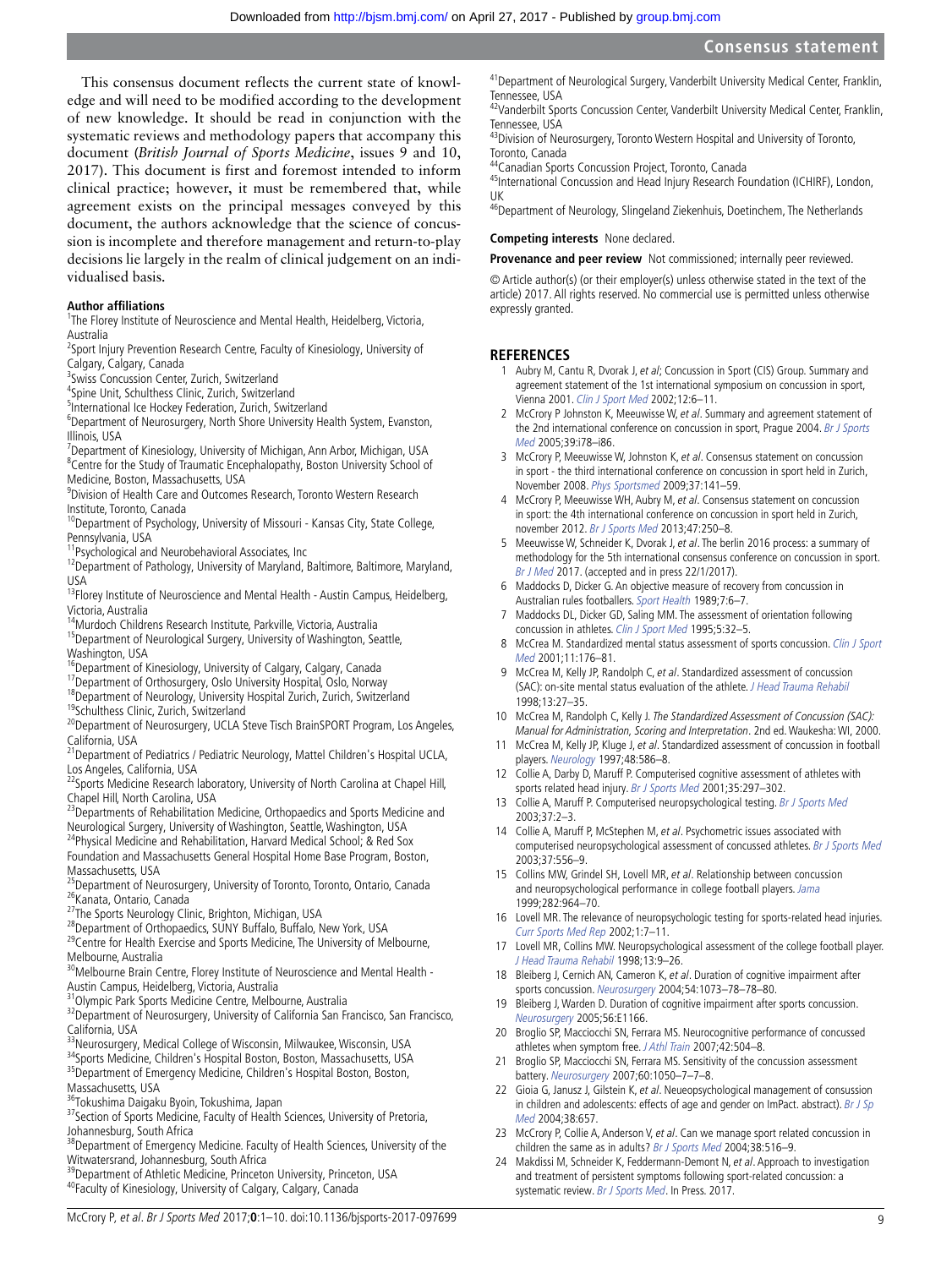- <span id="page-9-0"></span>25 Manley G, Cantu R, Iverson G RC, et al. Long term neurodegenerative disease following concussion and mild TBI. Br J Sports Med. In Press. 2017.
- <span id="page-9-1"></span>26 McCrory P. Preparticipation assessment for head injury. [Clin J Sport Med](http://dx.doi.org/10.1097/00042752-200405000-00006) 2004;14:139–44.
- 27 Johnston KM, Lassonde M, Ptito A. A contemporary neurosurgical approach to sport-related head injury: the McGill concussion protocol. [J Am Coll Surg](http://dx.doi.org/10.1016/S1072-7515(01)00797-9) 2001;192:515–24.
- 28 Delaney J, Lacroix V, Leclerc S, et al. Canadian football league season.. Clin J Sport Med 1997;2000:9–14.
- 29 Delaney JS, Lacroix VJ, Leclerc S, et al. Concussions among university football and soccer players. [Clin J Sport Med](http://dx.doi.org/10.1097/00042752-200211000-00003) 2002:12:331-8.
- <span id="page-9-2"></span>30 Johnston KM, Bloom GA, Ramsay J, et al. Current concepts in concussion rehabilitation. [Curr Sports Med Rep](http://dx.doi.org/10.1249/00149619-200412000-00006) 2004;3:316–23.
- 31 Denke NJ. Brain injury in sports. [J Emerg Nurs](http://dx.doi.org/10.1016/j.jen.2008.04.013) 2008;34:363–4.
- 32 Gianotti S, Hume PA. Concussion sideline management intervention for rugby union leads to reduced concussion claims. NeuroRehabilitation 2007;22:181–9.
- 33 Guilmette TJ, Malia LA, McQuiggan MD. Concussion understanding and management among new England high school football coaches. [Brain Inj](http://dx.doi.org/10.1080/02699050701633080) 2007;21:1039–47.
- 34 Hootman JM, Dick R, Agel J. Epidemiology of collegiate injuries for 15 sports: summary and recommendations for injury prevention initiatives. J Athl Train 2007;42:311–9.
- 35 Valovich McLeod TC, Schwartz C, Bay RC. Sport-related concussion misunderstandings among youth coaches. [Clin J Sport Med](http://dx.doi.org/10.1097/JSM.0b013e31803212ae) 2007;17:140–2.
- 36 Sye G, Sullivan SJ, McCrory P. High school rugby players' understanding of concussion and return to play guidelines. [Br J Sports Med](http://dx.doi.org/10.1136/bjsm.2005.020511) 2006;40:1003–5.
- 37 Theye F, Mueller KA. "Heads up": concussions in high school sports. [Clin Med Res](http://dx.doi.org/10.3121/cmr.2.3.165) 2004;2:165–71.
- 38 Kashluba S, Paniak C, Blake T, et al. A longitudinal, controlled study of patient complaints following treated mild traumatic brain injury. [Arch Clin Neuropsychol](http://dx.doi.org/10.1016/j.acn.2003.09.005) 2004;19:805–16.
- 39 Gabbe B, Finch CF, Wajswelner H, et al. Does community-level Australian football support injury prevention research? [J Sci Med Sport](http://dx.doi.org/10.1016/S1440-2440(03)80259-1) 2003;6:231-6.
- 40 Kaut KP, DePompei R, Kerr J, et al. Reports of head injury and symptom knowledge among college athletes: implications for assessment and educational intervention. [Clin J Sport Med](http://dx.doi.org/10.1097/00042752-200307000-00004) 2003;13:213–21.
- 41 Davidhizar R, Cramer C. "The best thing about the hospitalization was that the nurses kept me well informed" Issues and strategies of client education. [Accid](http://dx.doi.org/10.1054/aaen.2002.0365)  [Emerg Nurs](http://dx.doi.org/10.1054/aaen.2002.0365) 2002;10:149–54.
- 42 McCrory P. What advice should we give to athletes postconcussion? [Br J Sports Med](http://dx.doi.org/10.1136/bjsm.36.5.316) 2002;36:316–8.
- 43 Bazarian JJ, Veenema T, Brayer AF, et al. Knowledge of concussion guidelines among practitioners caring for children. [Clin Pediatr](http://dx.doi.org/10.1177/000992280104000405) 2001;40:207–12.
- <span id="page-9-3"></span>44 Langlois JA, Rutland-Brown W, Wald MM. The epidemiology and impact of traumatic brain injury: a brief overview. J Head Trauma Rehabil 2006;21:375–8.
- 45 Langlois JA, Sattin RW. Traumatic brain injury in the United States: research and programs of the centers for disease control and prevention (CDC). J Head Trauma Rehabil 2005;20:187–8.
- <span id="page-9-4"></span>46 Kelly JP, Rosenberg JH. The development of guidelines for the management of concussion in sports. [J Head Trauma Rehabil](http://dx.doi.org/10.1097/00001199-199804000-00008) 1998;13:53–65.

# **APPENDIX 1**

**Scientific Committee** Willem Meeuwisse liří Dvořák Ruben Echemendia Lars Engebretsen Nina Feddermann-Demont Paul McCrory Michael Makdissi Michael McCrea **Jon Patricios** Kathrvn Schneider Allen Sills

#### **Expert Panel**

Mark Aubry Julian Bailes Steven P. Broglio Robert C. Cantu David Cassidy Rudolph Castellani Gavin A. Davis Richard Ellenbogen Carolyn Emery Christopher Giza **Kevin Guskiewicz** Stanley A. Herring Grant L. Iverson Karen Johnston Jamie Kissick **Jeffrey Kutcher** John Leddy David Maddocks Geoffrey T. Manley William Meehan Shinji Nagahiro Margot Putukian

**Martin Raftery Charles Tator** Michael Turner Pieter Vos

Participated as coauthor but did not attend meeting due to illness Frin Bigler

#### **Observers**

Vicki Anderson Donna Broshek **Tracey Covassin** Chantel Debert Gordon Fuller Gerry Gioja Peter Harcourt Sidney Hines Barry Jordan Simon Kemp Michael Loosemore Thomas McCallister Andrew Macintosh Jennie Ponsford Alain Ptito Laura Purcell **Tad Seifert** Gary Solomon **John Sullivan** Tamara Valovich-McLeod **Keith Yates**